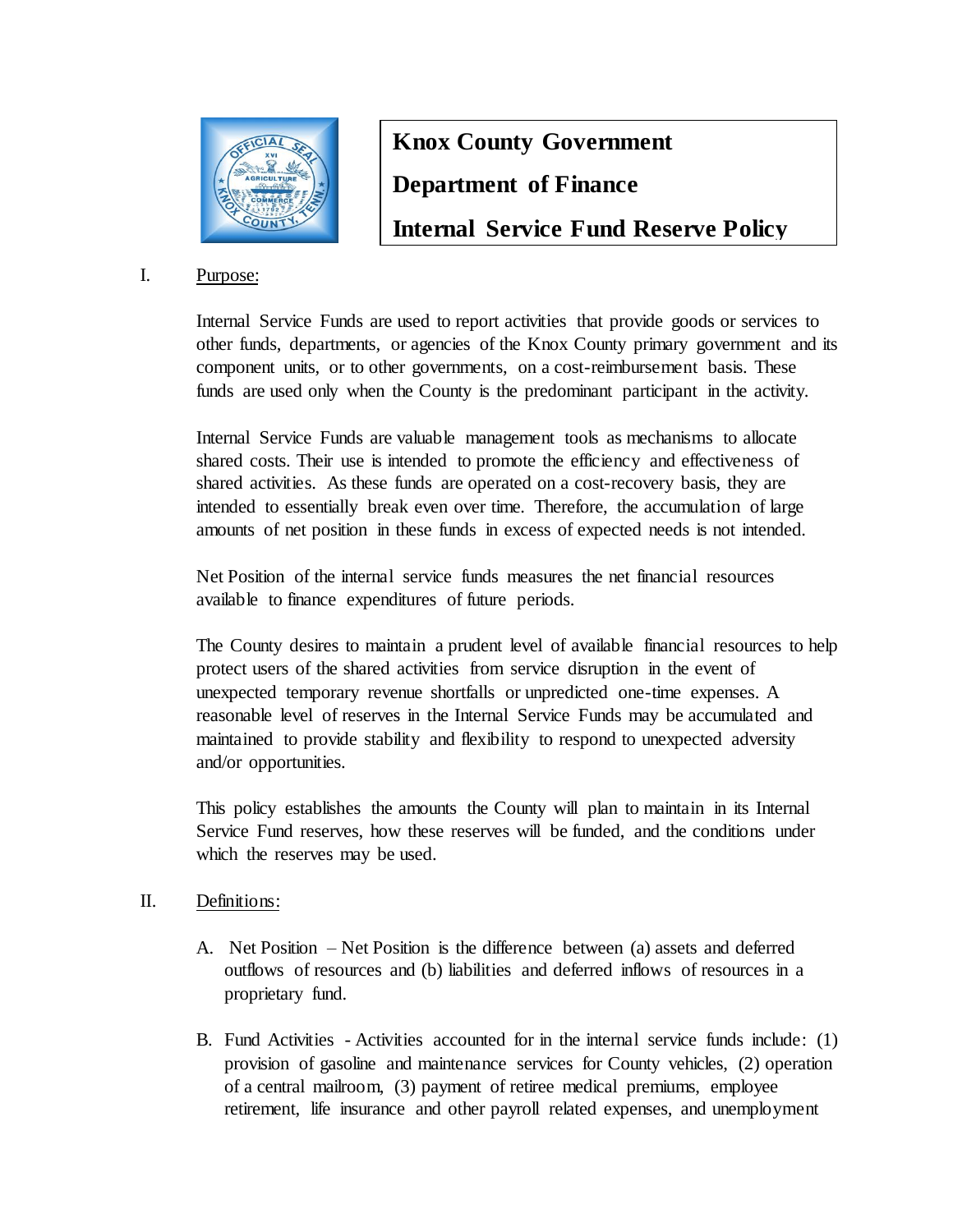claims, (4) accounting for the payment of workers' compensation and general liability claims, (5) provision of central maintenance for County buildings, (6) providing technical support for electronic data processing functions, and (7) accounting for the payment of employee health insurance claims.

- C. Reserve Reserve refers only to the portion of net position that is intended to provide stability and respond to unplanned events or opportunities.
- D. Unrestricted Net Position The difference between total net position in a proprietary fund and its net investment in capital assets and restricted components.

### III. Policy:

A. Reserve Levels – The County intends to maintain, as of each fiscal year ending June 30, a minimum level of unrestricted net position in each Internal Service Fund equivalent to three months or 25 percent of revenues or regular, ongoing operating expenses (including transfers out), whichever is higher. During the course of the year the Department of Finance shall closely monitor the County's revenues and expenses to ensure that reserves are not being used beyond any budgeted planned use, and to measure whether the charges to allocate the expenses for shared activities are appropriate to recover the costs thereof, as intended.

Should the projected year-end net position be less than the minimum reserve amount established by this policy, the projected balance will be reviewed and evaluated for adequacy in accordance with the criteria outlined in this policy.

- B. Funding the Reserve Funding of Internal Service Fund reserve targets will generally come from excess revenues over expenses, or from one-time revenues.
- C. Conditions for Use of Reserves It is the intent of the County to use Internal Service Fund reserves to address unanticipated, non-recurring needs. It is intended that reserves should not be used to support recurring annual operating expenses outside of the current fiscal year. Reserves may, however, be used to allow time for the County to restructure its operations in a deliberate manner (as might be required in an economic downturn).
- D. Reserving Net Position The County Mayor and Senior Director of Finance, collectively, are hereby authorized to reserve net position for specific purposes.